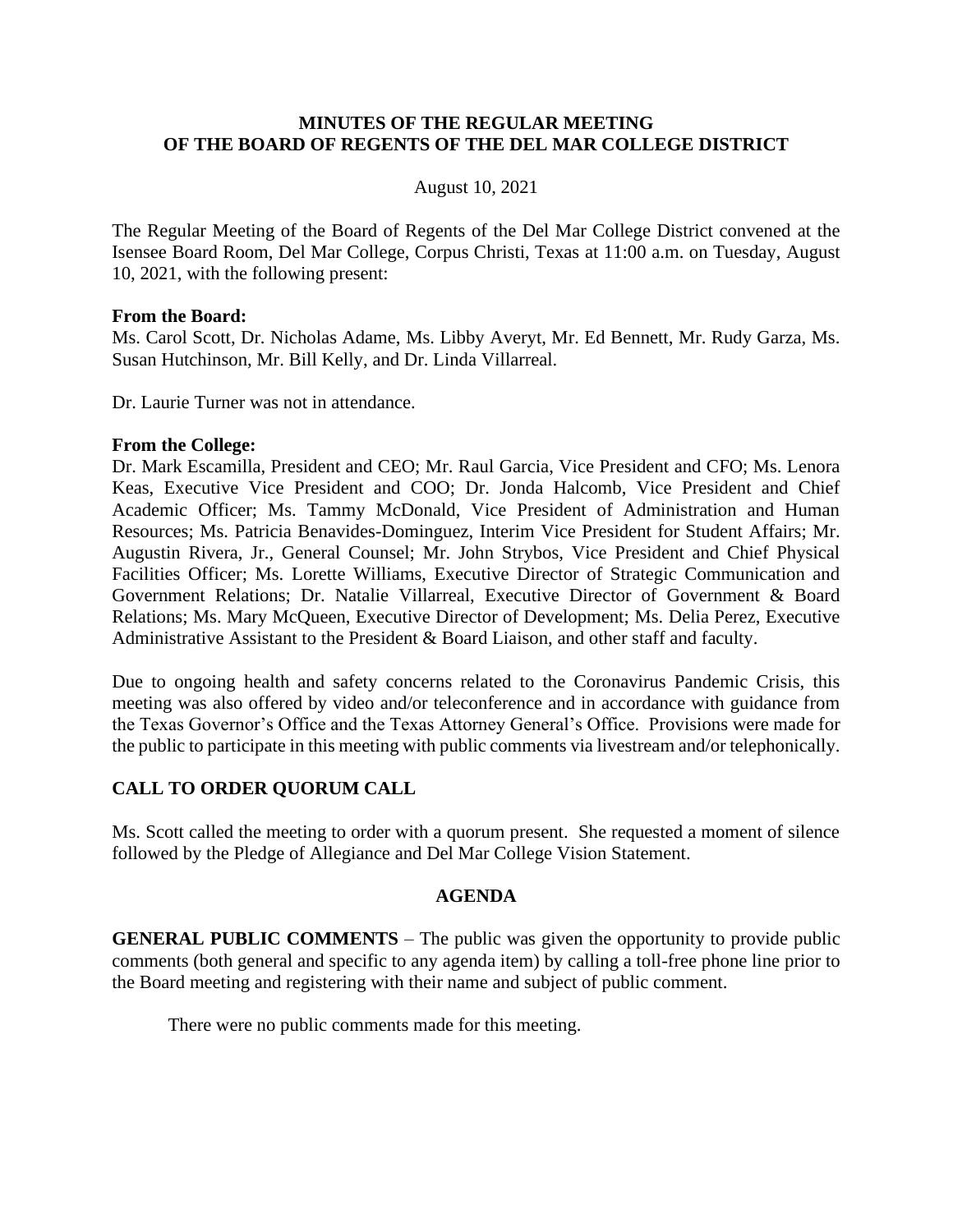## **STAFF REPORTS:**

• SACSCOC and QEP Update……………………….……………………..Dr. Kristina Wilson *(Goal 1: Completion)*

President Escamilla introduced Dr. Wilson. Dr. Wilson provided information regarding the College's Southern Association of Colleges and Schools Commission on Colleges (SACSCOC) update on the decennial reaffirmation, Quality Enhancement Plan (QEP), and substantive change visit - BSN level change. Dr. Wilson reviewed the information and tasks that involved the compliance certification submitted in March 2020 which included 9,574 individual items, 588 pages of PDF narrative, and 6.5 GB of data, The Off-Site Committee feedback received in May 2020 which included only one required follow-up out of the 74 SACSCOC standards. In June 2021, the SACSCOC Board of Trustees voted to reaffirm Del Mar College in June 2021 with zero recommendations.

Chair Scott congratulated all of the faculty and administrators for their work on the SACSCOC Reaffirmation with zero recommendations. President Escamilla also provided congratulatory remarks and words of appreciation. Regent Hutchinson and Regent Garza provided words of congratulations as well.

Dr. Wilson provided an update on the College's Quality Enhancement Plan (QEP) which included key components of reaffirmation; results in a stand-alone document; focusing on a student success issue facing the institution; and part of comprehensive planning and evaluation process (Strategic Plans). The QEP is called GPS - Goals + Planning = Success which includes Goal 1 Clarify Career Goals, Goal 2 Follow Consistent and Effective Advising Practices, Goal 3 Improve Student Engagement, Goal 4 Strengthen Transfer Pathways, and Goal 5 Utilize Innovative Technology. After speaking with faculty and students it was determined that the area needing most focus on was student academic advising. Dr. Wilson reviewed the progress milestones reached. Dr. Escamilla stated that the work is a culmination of years in the making to compliment the faculty advisors and assist the students.

Dr. Wilson reviewed the substantive change visit. In March of 2020, the College submitted a Substantive Change proposal to offer a Bachelor of Science in Nursing (BSN) degree and in September of 2020, SACSCOC awarded the College membership at Level II (baccalaureate degree awarding institution) and the College was approved to offer the Bachelor of Science in Nursing degree. The College will host a virtual visit which is scheduled for November 15-18, 2021 and will focus on the BSN program including student experience, teaching and learning, facilities and resources.

\_\_\_\_\_\_\_\_\_\_\_\_\_\_\_\_\_\_\_\_\_\_\_\_\_\_\_\_\_\_\_\_\_\_\_\_\_\_\_\_\_\_\_\_\_\_\_\_\_\_\_\_\_\_\_\_\_\_\_\_\_\_\_\_\_\_\_\_\_\_\_\_\_\_\_\_\_\_\_\_\_\_\_\_\_\_\_\_\_\_\_\_\_\_\_\_\_\_\_\_\_\_\_\_

Dr. Wilson and Dr. Escamilla responded to questions from the Board of Regents.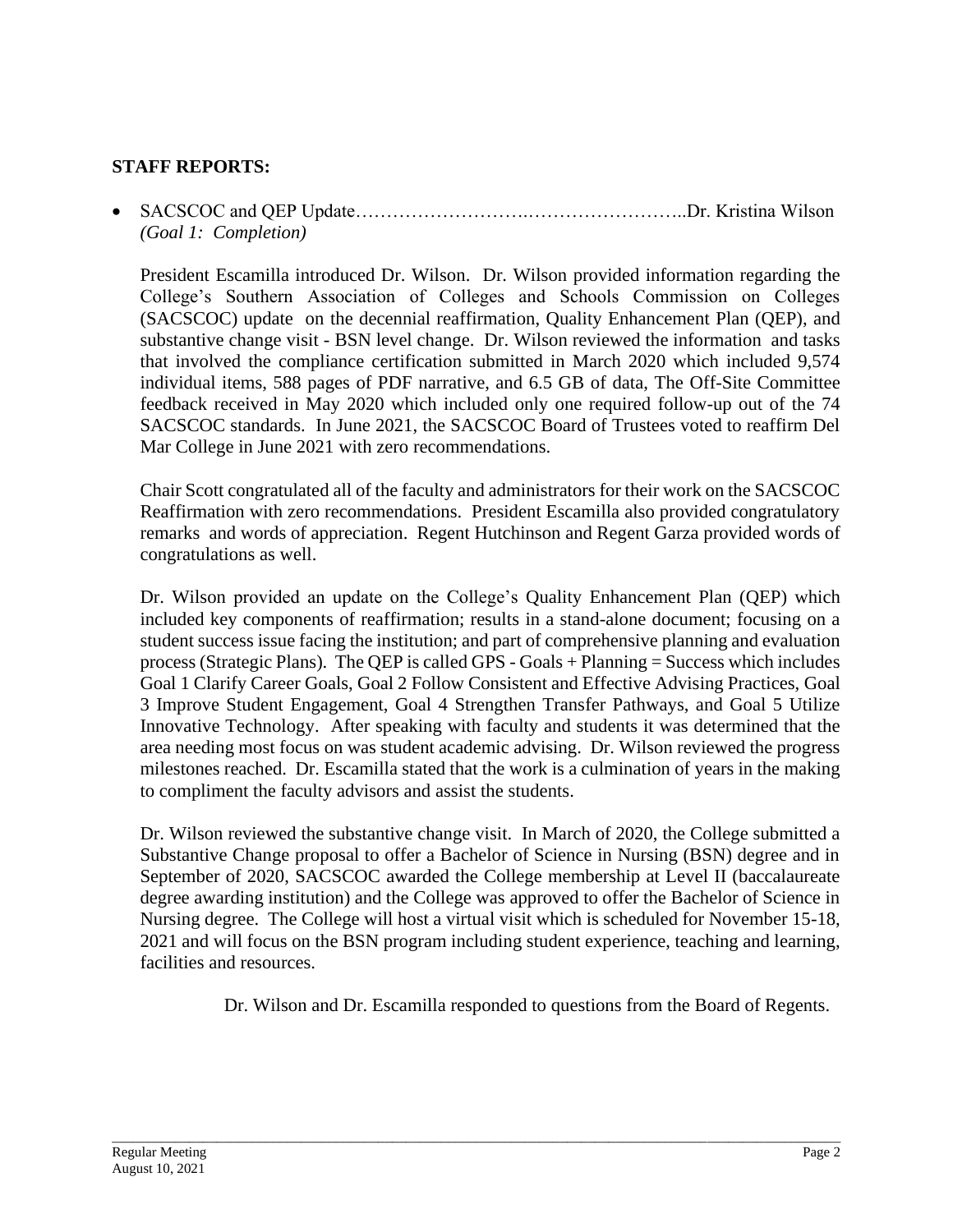• DMC Police Department Update…………………………………….Ms. Tammy McDonald *(Goal 4: Learning Environments)*

Dr. Escamilla provided introductory remarks regarding the Del Mar College Police Department and introduced Ms. McDonald and Interim Chief of Police, Ms. Lauren White. Ms. McDonald provided a review regarding the timeline required for establishing a College Police Department.

The TCOLE representative visited the College Campus and on July 19, 2021, the College was assigned their law enforcement agency number. Also, on July 22, 2021, Ms. McDonald met with the TCOLE Regional Field Agent to review the next steps needed.

# **The Board recessed at 11:37 a.m. due to a fire alarm and reconvened at 11:41 a.m.**

Ms. McDonald introduced Ms. Lauren White, Interim Chief, who reviewed the College's Police Department timeline and next steps. Interim Chief White stated currently in progress for the upcoming months of September and October is to complete the process and finalize MOU's with the City of Corpus Christi and Nueces County regarding MetroCom, overlapping jurisdiction and jail usage. Interim Chief White stated the College will apply to the Texas Department of Public Safety for assignment of crime records entry and access which could take up to three months and also working on an operational plans pertaining to the hours that will be worked by the officers. The College plans to begin officer recruitment in November and December of 2021 and hopes to have an active Police Department in January of 2022.

Interim Chief White responded to questions from the Board of Regents. Ms. McDonald thanked Dr. Escamilla and Mr. Rivera, General Counsel, for their input and support.

• FY 2022 Budget Update………………………………………………………Mr. Raul Garcia *(Goal 6: Financial Effectiveness and Affordability)*

Mr. Garcia provided a review from the July 27, 2021 Budget Workshop meeting for the Fiscal Year 2022 proposed operating budget which included a calendar, operating expense budget, operating revenue budget, and tax rate comparison.

Changes included the following: HEERF Minority Service Institution increase of \$990,000.00 which came from the U.S. Department of Education on August 3, 2021. The increases proposed include the equipment and salaries relative to the July 27, 2021 Budget Workshop presentation. The original proposed budget amount of \$110,924,159.00 did not change.

Mr. Garcia introduced Ms. Keas who reviewed the priorities and examples of the College's Strategic Plan Initiatives and how they are embedded throughout the budget. Dr. Cathy West provided opening remarks to the Board and introduced Ms. Tammy McDonald who provided an update for the proposed increase regarding employee compensation. She stated that there were two recommendations regarding salary components including a base of \$52,000.00 for full-time faculty and presented a 4% exempt and non-exempt employee increase. Ms. McDonald introduced Ms. Jackie Landrum. Ms. Landrum provided review of the M&O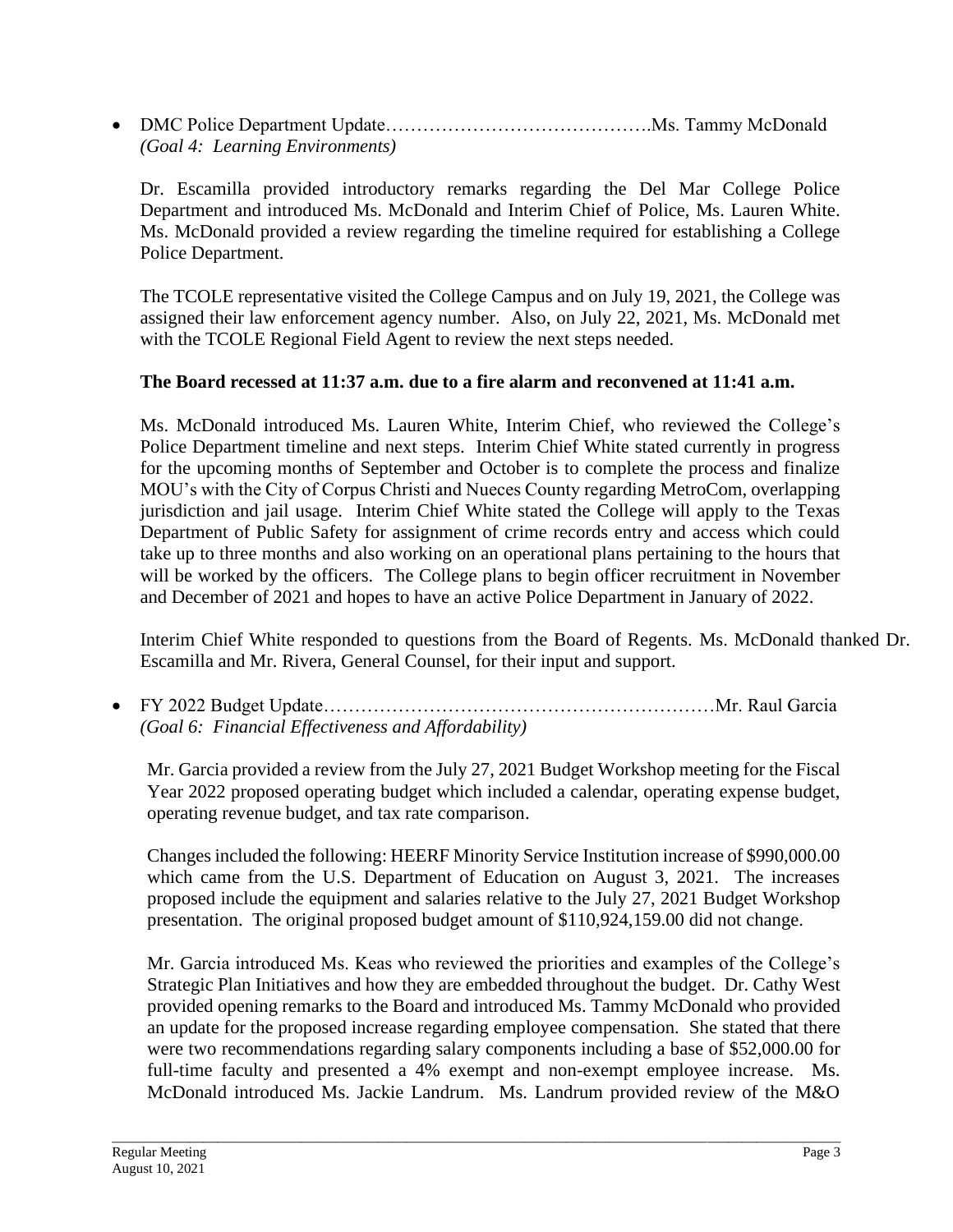expense budget detail and stated the net change for the proposed salary changes is \$603,064.00. Ms. Landrum stated the total budget did not change. Total proposed employee compensation changes are \$3,364,929 which brings the total to \$83.6 million. The total changes to the expense budget of \$3,047,518 which brings the total for the proposed budget for Fiscal Year 2022 to \$110,924.159.00.

Ms. Landrum introduced Mr. John Johnson and Ms. Lenora Keas for a review of the Operating Budget. Ms. Keas began her presentation and stated the tuition and fees remain the same and the enrollment is budgeted at the annualized Fiscal Year 2019 levels. Ms. Keas stated last year's Spring enrollment was higher than Fall.

Dr. Escamilla commented about eight years ago there was a narrative going around in the US "the Spring is the new Fall for many commuter community college students" which is rare but has been the case more often than not over the last ten years for the College.

Ms. Keas introduced Mr. John Johnson who began his presentation and stated for tax assumptions, the M&O tax rate will remain the same, assumes a 3% market valuation growth, and \$300 million in new construction. Tuition and fees budget at the annualized 2019 Fiscal Year levels and student tuition and fees were not increased and at present the enrollment for 2021 Summer I and II are 9% higher than those reported in 2019. The State appropriations has an increase of \$879,636.00. At present, the College is proposing half a penny less than last year and the overall certified property tax value increased by 3.27%.

Mr. Johnson stated that revenues were adjusted including State Appropriations in the amount of \$879,636.00 and property taxes increased in the amount of \$2.1 million while maintaining the same M&O tax rate but reducing the overall tax rate. Mr. Johnson reviewed the College's tax rate history and the estimated debt service tax rate forecast.

Mr. Garcia continued the presentation and discussed the estimated debt service tax rate forecast and stated that the latest bond refunding savings was a total of half a million dollars. Mr. Garcia introduced Dr. West who provided revenue by source comparison information by source including state, local and tuition/fees. The three issues that vary by college are 1) size of the territory compared to taxing district; 2) demographics of student populations; and 3) strength of the economy and type of industries in the College's District and how is it meeting the local industry needs. Dr. West reviewed the different funding structures by Texas Community Colleges and Del Mar College was in line with the majority of funding from local taxes and tuition.

Mr. Garcia continued with the presentation and discussed M&O Rates Peer Group Comparison. Mr. Garcia stated that Del Mar College was compared to Blinn College and they depend on tuition and fees for 69% of the three major sources and Del Mar College is 27%. The stark difference in funding strategies appears to be driven by value proposition, strategic goals, and unique characteristics.

Mr. Garcia continued with his presentation and stated our value proposition has the highest 2022-2023 biennium state funding increase within the College's peer group valued at \$1.8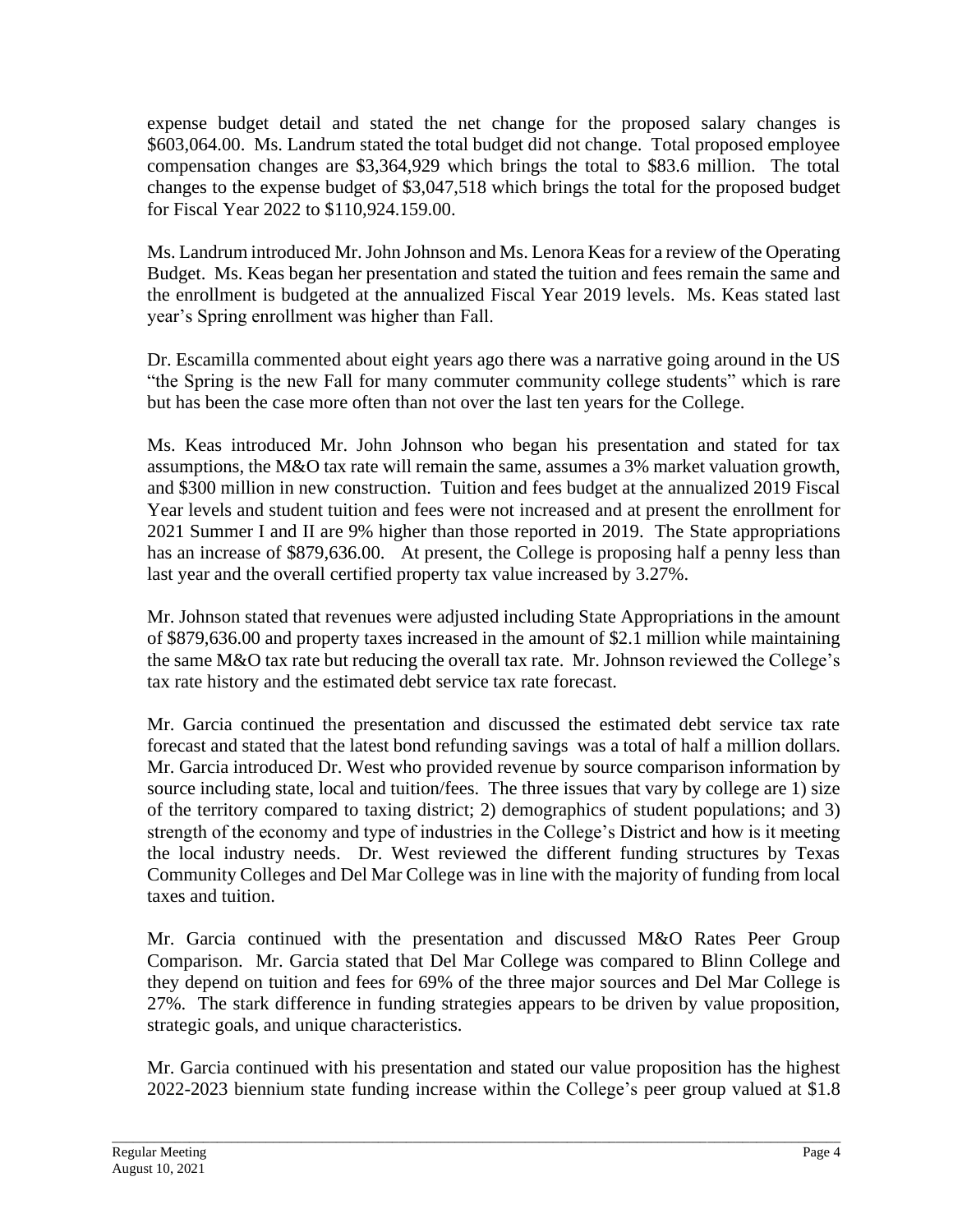million or 5.34%. In the 2020 Texas Public Higher Education almanac, 67% of students enrolled in technical programs are employed after graduation and Del Mar College ranks third highest within its peer group. Mr. Garcia reviewed the combined tax rate peer group comparison which ranges from  $0.05\phi$  for Blinn College to  $0.39\phi$  for South Plains College. Del Mar College's combined tax rate is 0.28¢.

Ms. Keas, Mr. Johnson, Mr. Garcia and Dr. Escamilla responded to questions from the Board of Regents.

At 12:52 p.m., the Chair announced that the Board was going into Closed Session pursuant to:

# 16. **CLOSED SESSION** pursuant to:

- A. **TEX. GOV'T CODE § 551.071**: (Consultation with Legal Counsel), regarding pending or contemplated litigation, or a settlement offer, with possible discussion and action in open session; and, the seeking of legal advice from counsel on pending legal or contemplated matters or claims, with possible discussion and action in open session; and,
- B. **TEX. GOV'T CODE § 551.074(a)(1)**: (Personnel Matters), regarding the appointment, employment, evaluation, reassignment, duties, discipline, or dismissal of a public officer or employee; including, with possible discussion and action in open session.

The Board reconvened in Open Session at 2:11 p.m. with no action taken.

# **STAFF RECOGNITION:**

Staff recognition of Ms. Kiwana Denson was postponed.

# **STUDENT SUCCESS REPORT………...……………………….……………..Dr. Jonda Halcomb**

• OSHA 30 Safety Training *(Goal 3: Academic Preparedness and Student Learning)*

Dr. Halcomb introduced Ms. Patricia Benavides-Dominguez who began her presentation discussing the student success report: OSHA Safety Training Course. Ms. Benavides-Dominguez provided background regarding the OSHA Safety Training Course and stated that Continuing Education developed the course because of industry needs. The course has had high enrollment interest and have had a 90% passing rate or better since 2018. Dr. Leonard Rivera and Dean Davis Merrell worked together in promoting this course.

# **COLLEGE PRESIDENT'S REPORT………………………….…...………….Dr. Mark Escamilla**

\_\_\_\_\_\_\_\_\_\_\_\_\_\_\_\_\_\_\_\_\_\_\_\_\_\_\_\_\_\_\_\_\_\_\_\_\_\_\_\_\_\_\_\_\_\_\_\_\_\_\_\_\_\_\_\_\_\_\_\_\_\_\_\_\_\_\_\_\_\_\_\_\_\_\_\_\_\_\_\_\_\_\_\_\_\_\_\_\_\_\_\_\_\_\_\_\_\_\_\_\_\_\_\_

• Return to Campus Planning *(Goal 4: Learning Environments)*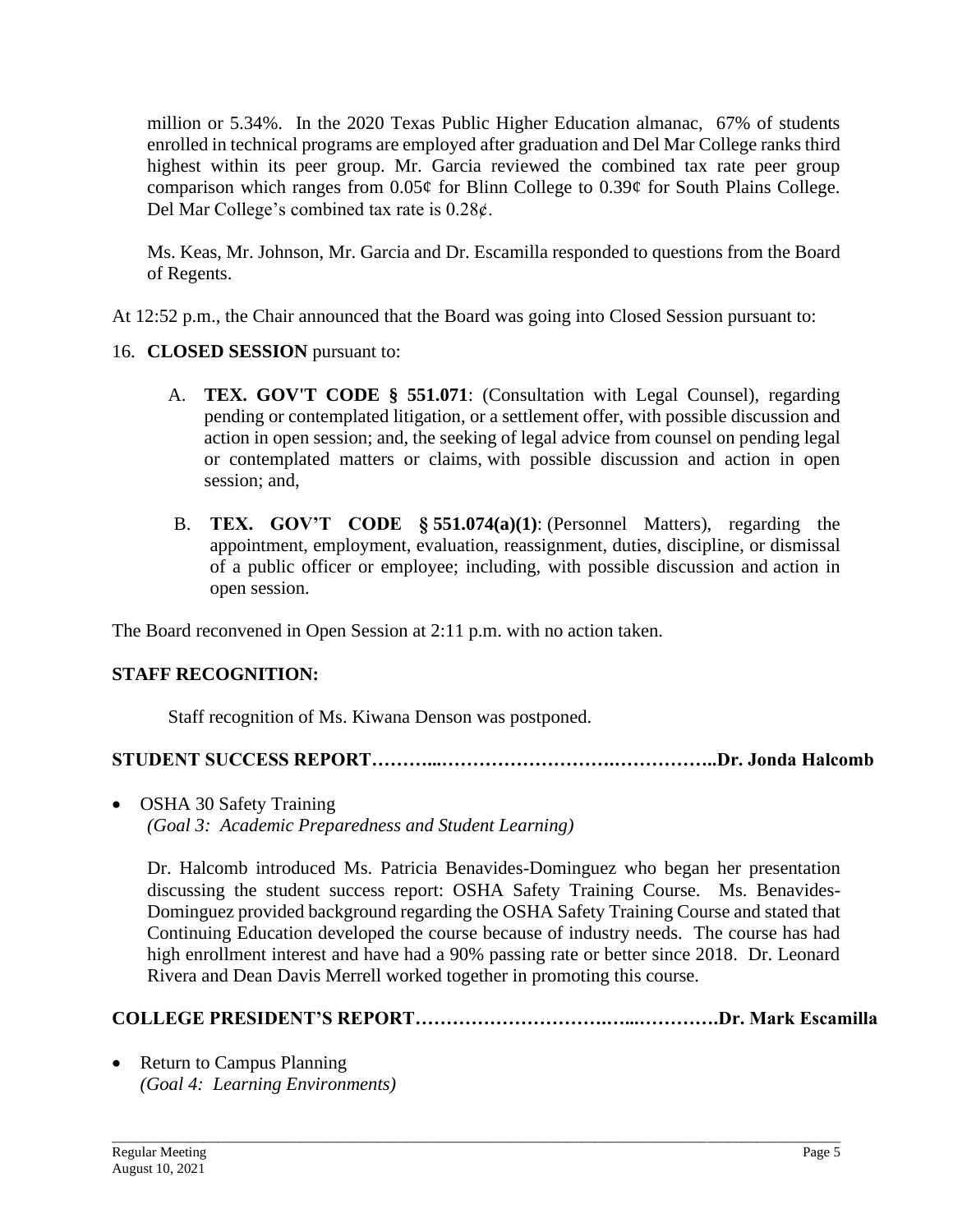Dr. Escamilla began his presentation stating he, the Executive Team and the Return-to-Campus Team are monitoring the local infection rates of the pandemic constantly and will adjust the College protocols accordingly. The local hospitalization rates are rising daily and hospitals are being stressed due to lack of personnel and other resources and the College is encouraging social distancing as well as facial coverings. Fall classes and their delivery methods are being adjusted to accommodate social distancing in the classroom. Dr. Escamilla noted this time last year, 60% of classes were online and currently, classes are now 50-50% online and face-to-face, which will pivot as necessary.

The College will likely remain in a Phase III environment through the Fall, facial coverings are strongly recommended and the College will also provide facial coverings. College events will be on a case by case evaluation and due to the current numbers, graduation will most likely still be virtual. This time last year, the College did not have half the knowledge or preparedness it does today and the community is encouraged to get vaccinations.

Chair Scott stated that the Board is encouraging vaccinations, people to wear facial coverings, and to socially distance. The best deterrent for the Delta variant of COVID-19 is a pro-active approach of getting the vaccination.

## **PENDING BUSINESS:**

Status Report on Requested Information *(Goal 5: Workforce Development, Community Partnerships, and Advocacy)*

Chair Scott reviewed the list of pending business.

# **CONSENT AGENDA**

# **CONSENT MOTIONS:**

*(At this point the Board will vote on all motions not removed for individual consideration.)*

\_\_\_\_\_\_\_\_\_\_\_\_\_\_\_\_\_\_\_\_\_\_\_\_\_\_\_\_\_\_\_\_\_\_\_\_\_\_\_\_\_\_\_\_\_\_\_\_\_\_\_\_\_\_\_\_\_\_\_\_\_\_\_\_\_\_\_\_\_\_\_\_\_\_\_\_\_\_\_\_\_\_\_\_\_\_\_\_\_\_\_\_\_\_\_\_\_\_\_\_\_\_\_\_

# **ITEMS FOR DISCUSSION AND POSSIBLE ACTION:**

- 1. Approval of Minutes: Workshop, June 8, 2021 Regular Board Meeting, June 8, 2021 Called Meeting, June 11, 2021 *(Goal 5: Workforce Development, Community Partnerships, and Advocacy)*
- 2. Acceptance of Investments for June and July 2021 *(Goal 6: Financial Effectiveness and Affordability)*
- 3. Acceptance of Financials for June 2021 *(Goal 6: Financial Effectiveness and Affordability)*

Public comments for consent agenda items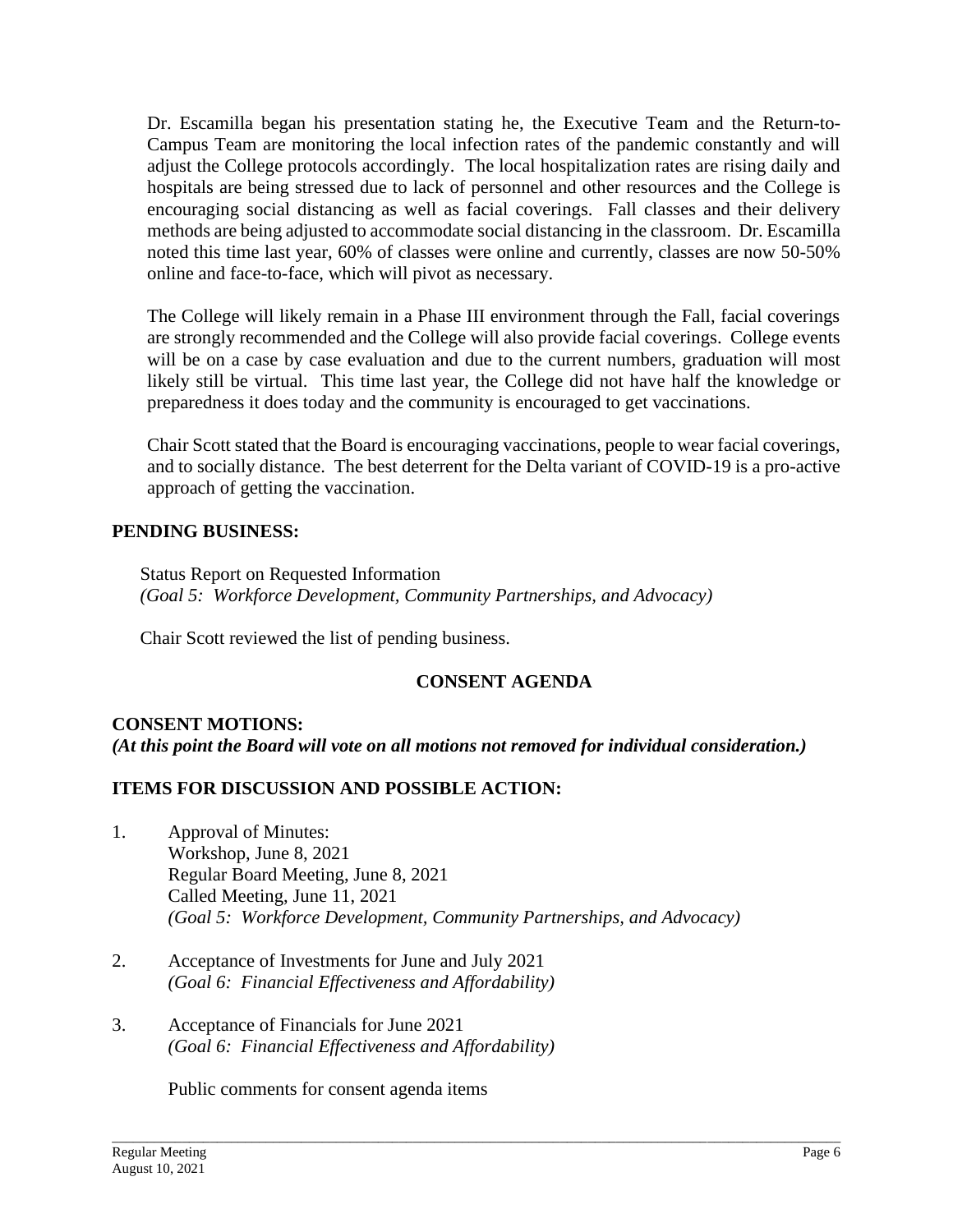Regent Kelly made a motion to approve the consent agenda items. Regent Hutchinson seconded the motion. There was no further discussion from the Board. There were no public comments. A vote was taken by show of hands, and the motion carried unanimously, 8-0 amongst Regents present, with Regents Scott, Adame, Averyt, Bennett, Garza, Hutchinson, Kelly, and Villarreal in favor.

## **REGULAR AGENDA**

4. Discussion and possible action related to Internal Audit Follow-Up Reports, Consulting, IA FY 21 Plan Status, and FY 22 Risk Assessment………………..................Ms. Tammy McDonald *(Goal 5: Workforce Development, Community Partnerships, and Advocacy)*

Ms. McDonald provided opening remarks and stated the presentation is being presented virtually by Dan Graves and Brandon Tanous with Weaver. Mr. Tanous and Mr. Weaver presented the results of the internal audit follow-up procedures performed for the College during the period of February 15, 2021 through July 29, 2021 related to the findings from the Internal Audit Report over Student Services dated April 22, 2019. The objective of these follow-up procedures was to validate that adequate corrective action has been taken in order to remediate the remaining open issues identified in the 2019 Internal Audit Report over Student Services. To accomplish this objective, interviews were conducted of key personnel within the Student Engagement and Retention Department, reviewed supporting documentation and performed specific testing procedures to validate actions taken. Procedures were performed remotely and an exit meeting was conducted on July 29, 2021. The report summarized the findings identified, risks to the organization, recommendations for improvement and management's responses. The risk assessment is planned to occur in August or September 2021. A 3-Year Internal Audit Plan will be presented at the conclusion of the risk assessment. The new structured and planned approach will be brought back to the Board.

Ms. McDonald, Dr. Escamilla, Mr. Graves and Mr. Tanous responded to questions from the Board of Regents.

> Regent Bennett made a motion to approve the Weaver Internal Audit Board Status Report. Regent Garza seconded the motion. There was no further discussion from the Board. There were no public comments. A vote was taken by show of hands, and the motion carried unanimously, 8-0 amongst Regents Present, with Regents Scott, Adame, Averyt, Bennett, Garza, Hutchinson, Kelly, and Villarreal in favor.

5. Discussion and possible action regarding the College's Quarterly Investment Report for the period ending May 31, 2021………………...........……….……………Mr. Raul Garcia *(Goal 6: Financial Effectiveness and Affordability)*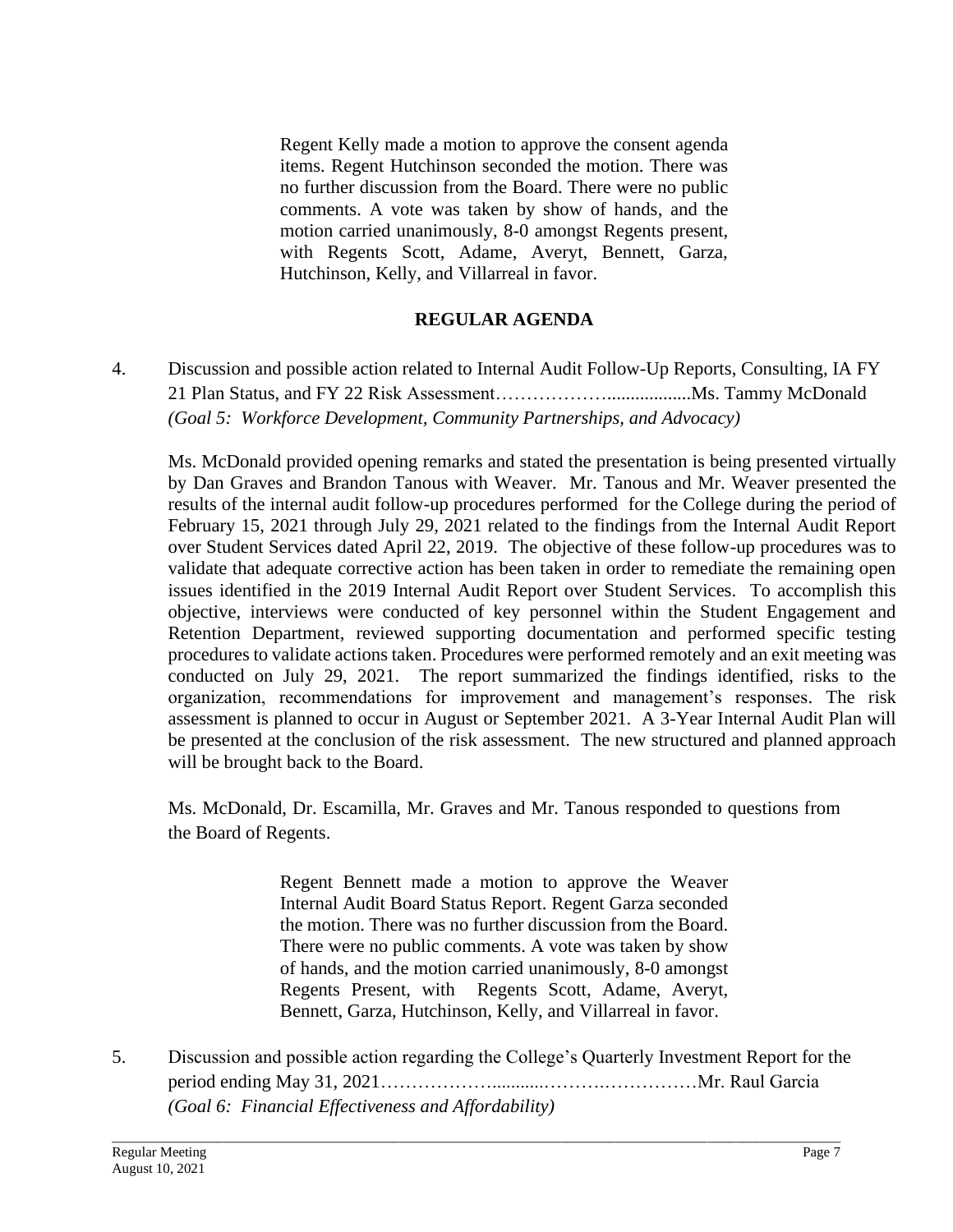Mr. Garcia introduced Ms. Linda Patterson with Patterson & Associates. Ms. Patterson presented her report which included information regarding the College's investments, performance and current economic conditions affecting the investments. Ms. Patterson included information regarding the stock market, international markets, and interest rates.

Ms. Patterson stated the yield rates were identical to last quarter and the economy has a solid recovery going as employment rates moves up. Consumers are returning to shop which pushes up inflation but shows confidence. The Gross Domestic Product is up 6.5% in the second quarter reflecting an upward trend and this strong recovery. The Federal Reserve opted to leave policy unchanged this month. Ms. Patterson reviewed the College's portfolio and stated the 2018 Series and 2020 Series Bonds are being spent down and those portions are smaller. The Book Value of the Pooled Funds has gone up to \$125.3 million with the Market Value of \$125.4 million.

> Regent Garza made a motion to adopt the College's Quarterly Investment Report. Regent Hutchinson seconded the motion. There was no further discussion from the Board. A vote was taken by show of hands, and the motion passed unanimously, 8-0 amongst Regents present, with Regents Scott, Adame, Averyt, Bennett, Garza, Hutchinson, Kelly, and Villarreal in favor.

6. Discussion and possible action related to a Resolution Adopting Investment Policy and Investment Strategy….………………….………………………………...Mr. Raul Garcia *(Goal 6: Financial Effectiveness and Affordability)*

Mr. Garcia stated that per the Board's Policy B4.6.25, the annual review is required to recommend any changes. Mr. Garcia introduced Ms. Linda Patterson. Ms. Patterson stated there were no changes in Legislation this year regarding the Public Funds Investment Act and the College is in compliance for the portfolio management and is not suggested any changes to the investment policy this year.

> Regent Kelly made a motion to approve the Resolution adopting Investment Policy and Strategy with no changes. Regent Averyt seconded the motion. There was no further discussion from the Board. A vote was taken by show of hands, and the motion passed unanimously, 8-0 amongst Regents present, with Regents Scott, Adame, Averyt, Bennett, Garza, Hutchinson, Kelly, and Villarreal in favor.

7. Discussion and possible action related to a Resolution adopting the authorized Broker/Dealer list……………………………………………………...…..............................Mr. Raul Garcia *(Goal 6: Financial Effectiveness and Affordability)*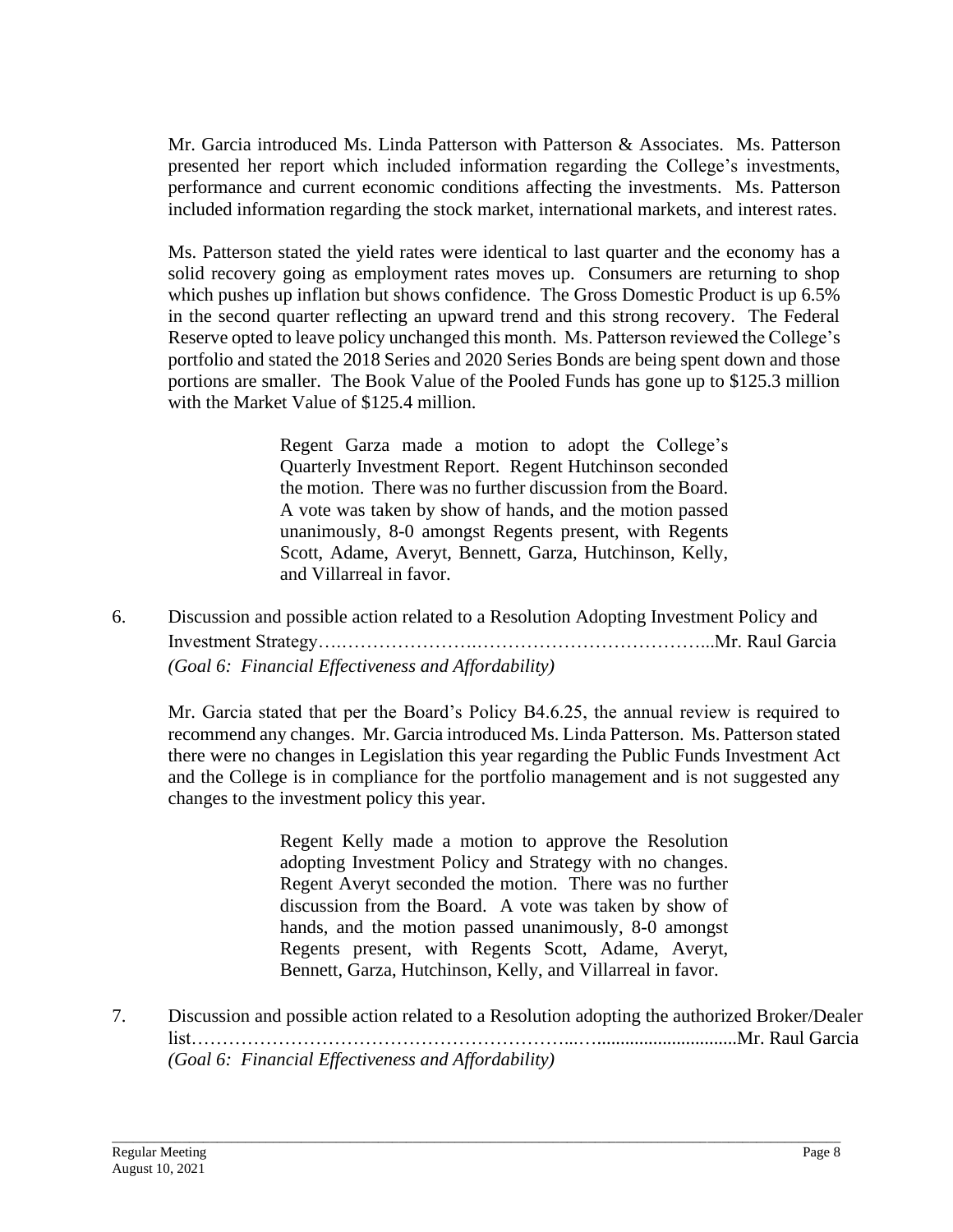Mr. Garcia stated that the annual review is required by Texas Statute 10, Chapter 2256.025 and Public Investment Act and in accordance with Board Policy B4.6.25. Mr. Garcia stated that the College is required to revise or adapt a list of qualified brokers authorized to engage in investment activities on an annual basis. Ms. Patterson stated they were providing the list of brokers as required by statute. A list of Brokers was provided to the Board for review.

> Regent Hutchinson made a motion to approve the Resolution adopting the proposed Broker/Dealer list presented. Regent Garza seconded the motion. There was no further discussion from the Board. A vote was taken by show of hands, and the motion passed unanimously, 8-0 amongst Regents present, with Regents Scott, Adame, Averyt, Bennett, Garza, Hutchinson, Kelly, and Villarreal in favor.

8. Discussion and possible action regarding the College's Quarterly Financial Report for the period ending May 31, 2021…………..…………............………………Mr. Raul Garcia *(Goal 6: Financial Effectiveness and Affordability)*

Mr. Garcia reviewed the financial statement for the third quarter ending May 2021. Mr. Garcia pointed out the reduced spending in the Equipment and Computer Software categories in the amount of \$1 million as compared to the prior year attributed to the CARES Act funding. The College received \$2.1 million from the CARES Act funding. The College is on track for ending the year with a surplus of \$5 million. Mr. Garcia provided an overview of operating revenues, expenses, assets. Mr. Garcia also reviewed information regarding the College's Current Operating Funds as of May 2021.

> Regent Averyt made a motion to approve the College's Quarterly Financial Report for the period ending May 2021. Regent Hutchinson seconded the motion. There was no further discussion from the Board. A vote was taken by show of hands, and the motion passed unanimously, 8-0 amongst Regents present, with Regents Scott, Adame, Averyt, Bennett, Garza, Hutchinson, Kelly, and Villarreal in favor.

9. Discussion and possible action related to the adoption of the Order to Conduct a Public Hearing on the 2021-2022 College Budget…………………………..........Mr. Raul Garcia *(Goal 6: Financial Effectiveness and Affordability)*

Mr. Garcia stated the Texas Code requires the College to conduct a Public Hearing on the proposed College budget and provide notice to the general public at least seven (7) days prior to scheduling a hearing date with the notice to be published in the Caller-Times newspaper as required. The College proposed the following Order:

### ORDER OF THE BOARD OF REGENTS OF THE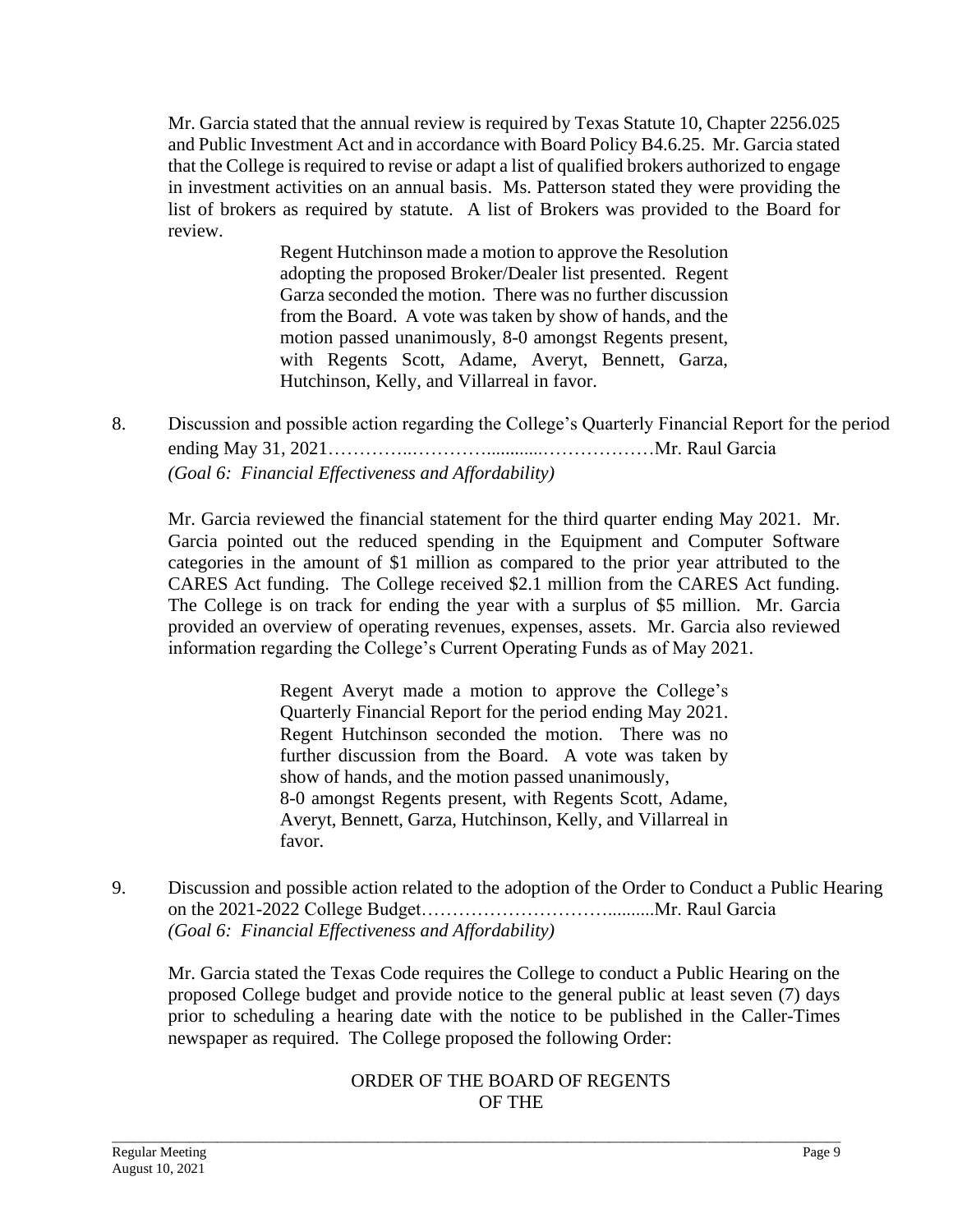### DEL MAR COLLEGE DISTRICT **BUDGET 2021-2022**

BE IT ORDERED, by the Board of Regents of the Del Mar College District that for the purpose of adoption of a budget for the 2021-2022 fiscal year, the Board schedule and conduct a meeting and public hearing on Tuesday, August 24, 2021, at 11:00 a.m., via video, teleconference, and/or in person, at the Isensee Board Room, Harvin Center, Del Mar College, East Campus, Baldwin and Ayers Street, Corpus Christi, Nueces County, Texas. Due to health and safety concerns related to the COVID-19 (Coronavirus) pandemic crisis, this meeting and public hearing will be conducted in accordance with guidance from the Offices of the Governor and Attorney General, and the provisions of Sections 551.122 and 551.127 of the Texas Government Code and other open meeting requirements, that have not been suspended by the order of the Governor.

BE IT FURTHER ORDERED, that proper publication and notice of such

meetings and public hearings be given as required by law.

Regent Kelly made a motion to adopt the Order of Board of Regents of the Del Mar College District regarding the Budget 2021-2022. Regent Garza seconded the motion. There was no further discussion from the Board. A vote was taken by show of hands, and the motion passed unanimously, 8-0 amongst Regents present, with Regents Scott, Adame, Averyt, Bennett, Garza, Hutchinson, Kelly, and Villarreal in favor.

10. Discussion and possible action related to the adoption of the Order to Conduct Public Hearings on the 2021-2022 Tax Rates…………………………..................Mr. Raul Garcia *(Goal 6: Financial Effectiveness and Affordability)*

Mr. Garcia stated the Texas Code requires the College to conduct a Public Hearing on the proposed 2021-2022 Tax Rate and provide notice to the general public at least seven (7)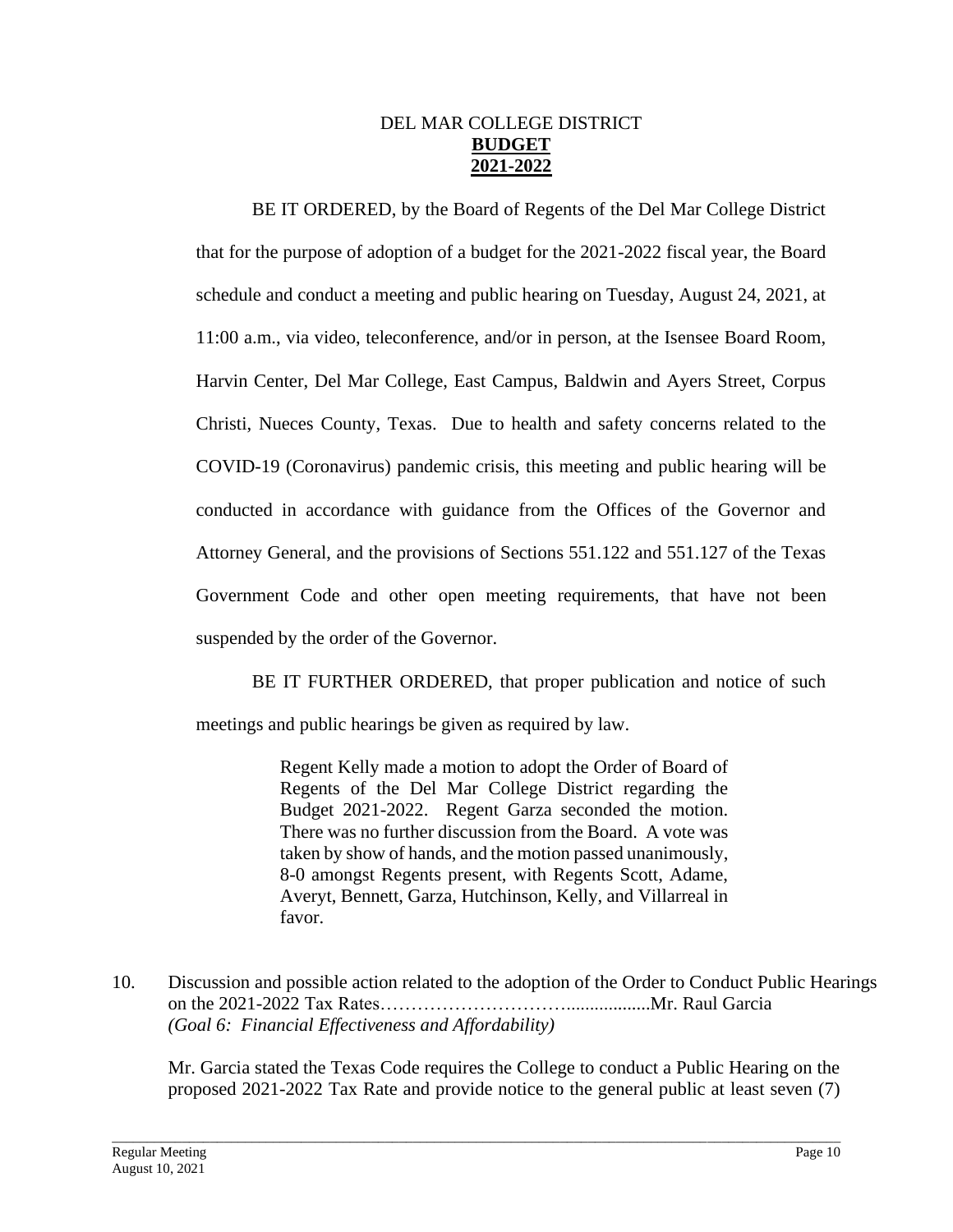days prior to scheduling a hearing date which notice will be published in the Caller-Times newspaper as required. The College proposed the following Order:

## ORDER OF THE BOARD OF REGENTS OF THE DEL MAR COLLEGE DISTRICT **TAX RATE 2021-2022**

BE IT ORDERED, by the Board of Regents of the Del Mar College District that the Board consider a proposal to increase total tax revenues from properties on the roll in 2020 by 1.29 percent and that the Board schedule and conduct a meeting and public hearing on such proposal to consider such tax increases on Tuesday, August 24, 2021, at 11:30 a.m., via video, teleconference, and/or, in person, at the Isensee Board Room, Harvin Center, Del Mar College, East Campus, Baldwin and Ayers, Corpus Christi, Nueces County, Texas. Due to health and safety concerns related to the COVID-19 (Coronavirus) pandemic crisis, this meeting and public hearing will be conducted in accordance with guidance from the Offices of the Governor and Attorney General, and the provisions of Sections 551.122 and 551.127 of the Texas Government Code and other open meeting requirements, that have not been suspended by the order of the Governor.

BE IT FURTHER ORDERED, that proper publication and notice of such meetings and public hearings be given as required by law.

> Regent Adame made a motion that the property tax rate be increased by the adoption of a tax rate of .28340 which is effectively a 1.29% increase in the tax rate. Regent Hutchinson seconded the motion. There was no further discussion from the Board. A vote was taken by show of hands, and the motion passed unanimously, 8-0 amongst Regents present, with Regents Scott, Adame, Averyt, Bennett, Garza, Hutchinson, Kelly, and Villarreal in favor.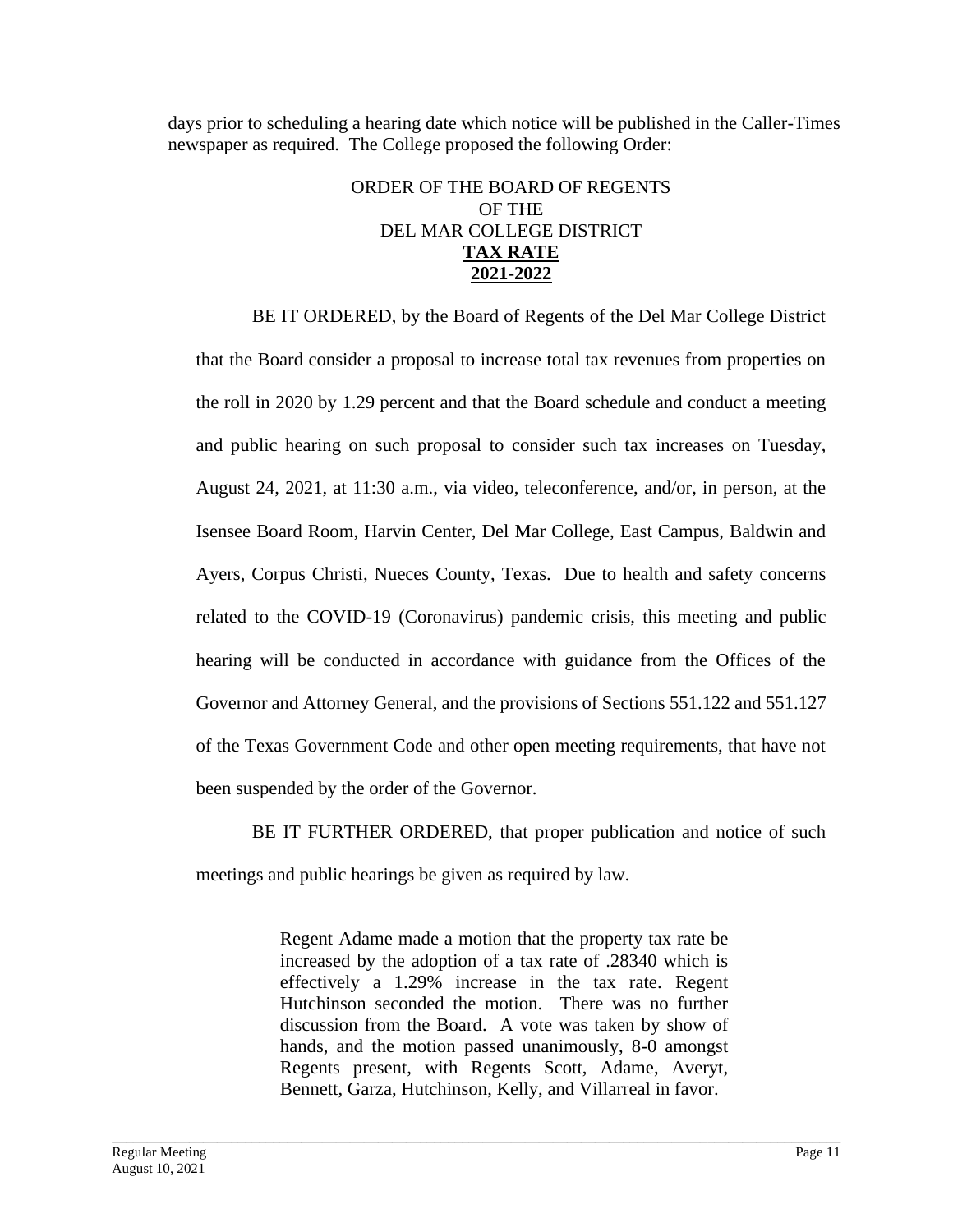Regent Garza made a motion to call for a public hearing on the increase the tax rate on August 24, 2021, at 11:30 a.m. Regent Hutchinson seconded the motion. There was no further discussion from the Board. A vote was taken by show of hands, and the motion passed unanimously, 8-0 amongst Regents present, with Regents Scott, Adame, Averyt, Bennett, Garza, Hutchinson, Kelly, and Villarreal in favor.

11. Discussion and possible action regarding review and possible adoption of revised Board Bylaws……………………………...…………………………………….Ms. Libby Averyt *(Goal 5: Workforce Development, Community Partnerships, and Advocacy)*

Chair Scott provided words of thanks to the Ad Hoc Bylaws Committee for their work and introduced Regent Averyt. Regent Averyt provided introductory words and began her presentation and stated the Committee reviewed the current Bylaws, peer College Bylaws, Ethics' Codes, articles, and case law. The existing College documents were included in the Board packet.

Regent Averyt stated the Board has Bylaws in addition to a separate Statement of Ethics Form, which requires signature after Ethics Training. The Committee is now proposing a new "recommitment to ethics" statement that would be signed by each Regent once a year following Ethics Training.

Also, the Ad Hoc Bylaws Committee is proposing a Personal Disclosure Statement that seeks to file information regarding Regents' income, Board membership, and involved organizations that members of the Board may serve on, in an effort to be more transparent regarding community and business connections.

Regent Averyt stated some of the redlined document contains clean-up items including changing the word "Mission" to "Vision" statement as it relates to the College. The Bylaws were rearranged to make intuitive sense and were reorganized. Regent Averyt asked Mr. Augustin Rivera, Jr., General Counsel and Regent Hutchinson for their comments and the following items were discussed:

-The proposed Preamble was reviewed and no changes were suggested by the Board.

-A clean-up item was done to change the title of President to President and Chief Executive Officer, which is the official title.

Section II. Statement of Conduct and Ethics: The Board of Regents discussed sections F,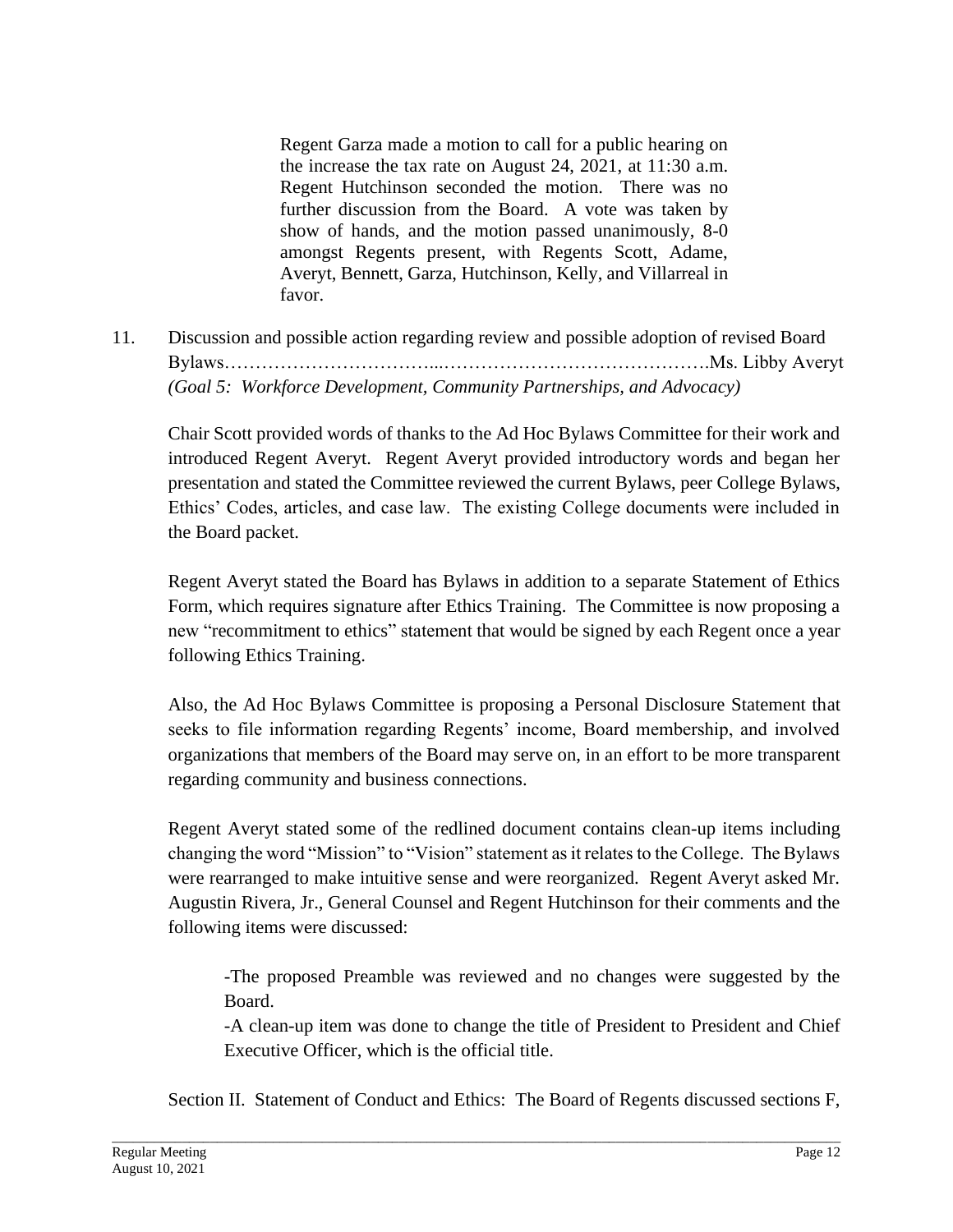# U, and W.

Section III. Regent Email and Official Communications was discussed by the Board of Regents. The Committee did not make many changes.

Section IV. Regent Averyt stated the Social Media language did not change much and was moved to a more logical location within the Bylaws. Mr. Rivera will keep the Board apprised of a pending legal matter that may lead to this section being updated.

Section V. Conflicts of Interest and Prohibited Interests was discussed. Chair Scott and Regent Kelly provided their recommendations. Chair Scott noted changes may need to continuously occur regarding references to government codes or statutes and Regent Kelly stated to add "or subsequent revisions" to those codes or statutes.

VI. Regent Misconduct - Mr. Rivera stated this section is used by the Board regarding investigating issues.

VIII. Board Member Training - Regent Averyt that there were not many changes in this section, it captures the current practice in place.

X. Committees of the Board - Regent Averyt noted that the Committee also tried to capture the practice currently in place.

XIII. Public Comment - Regent Averyt stated that the Committee felt the procedure needed to be more detailed like it is stated in the College Policy. Regents Kelly and Hutchinson provided input.

Personal Disclosure Statement - Regent Averyt introduced this document which is proposed by the Committee for consideration and provides the public information regarding the Regents. There was considerable discussion and input provided by the Board of Regents.

Statement of Ethical Conduct - Regent Averyt stated this document will take the place of the current document and affirms that the Bylaws are reviewed, completed the Ethics update, and filed the Personal Disclosure Statement. Regent Averyt stated the reason for this document is to have a blueprint for what can and cannot be done by the Regents. Regent Scott commented about the Regents hearing and receiving information and acting appropriately. Regent Scott asked the Regents to notify Mr. Rivera if they have further thoughts or recommendations regarding the Statement of Ethical Conduct.

Regent Averyt stated that once the drafts of the documents are adopted, the Board may ask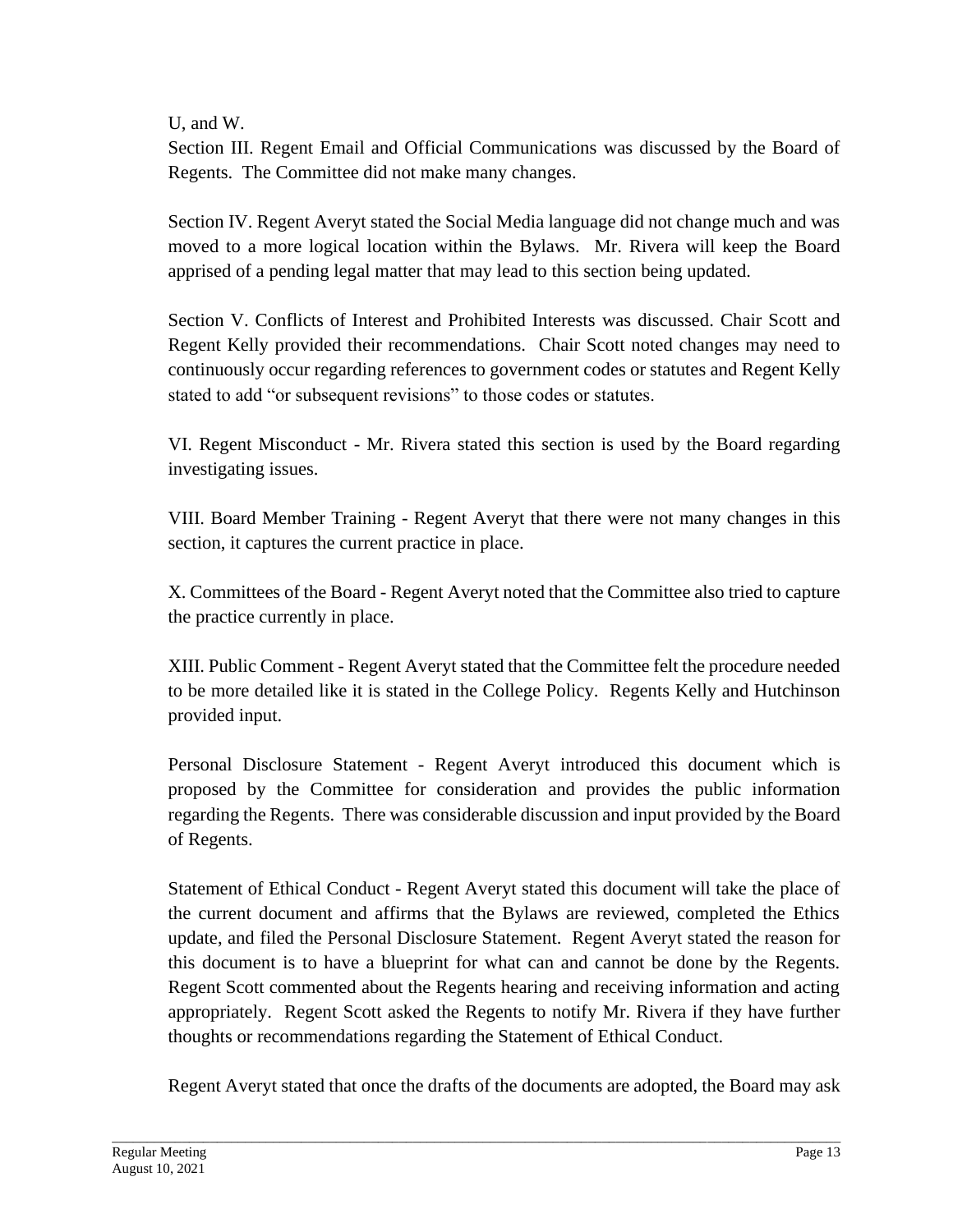the Committee to meet a few more times to harmonize the Bylaws with the College's policies. Mr. Rivera stated that the Personal Disclosure Statement is not meant to make everything about the Regents' lives an open book, but would show the Board's commitment to transparency.

The Board asked the Committee to continue to review certain sections and to come back to the Board with additional recommendations.

12. Discussion and possible action related to consideration of approval of recommended collegewide rebranding options…………………………………………………Ms. Lorette Williams *(Goal 2: Recruitment and Persistence)*

Dr. Escamilla provided introductory remarks and introduced Ms. Lorette Williams. Ms. Williams began her presentation by providing a background of the rebranding process and stated the Office of College Relations is presenting a final recommendation to the Board related to the college-wide rebranding initiative. Ms. Williams noted that the College name and College mascot name will not be changed. Ms. Williams stated Dr. Escamilla established a Rebranding Advisory Group to assist with the process. Ms. Williams reviewed the timeline, rebranding process, focus groups results, naming options, survey results, and logo options. Ms. Williams reviewed the next steps needed to implement rebranding once the Board approves including complete the DMC Style Guide, procedures and implementation of a timeline communicated to employees, update spirit symbol and official college seal, and implement tiered priority system for purchasing items with new logo/rebranding.

Chair Scott provided words of appreciation to Ms. Williams, her team and everyone involved for their rebranding work. Regents Villarreal and Hutchinson provided complimentary words to the team as well. Dr. Escamilla provided information on the methodology of the choices made for the rebranding process.

Ms. Williams responded to questions from the Board of Regents.

Regent Adame made a motion to accept rebranding process and approve the recommended college-wide rebranding options as presented. Regent Hutchinson seconded the motion. There was no further discussion from the Board. A vote was taken by show of hands, and the motion passed unanimously, 8-0 amongst Regents present, with Regents Scott, Adame, Averyt, Bennett, Garza, Hutchinson, Kelly, and Villarreal in favor.

13. Discussion and possible action regarding deactivation of the Associate in Applied Science in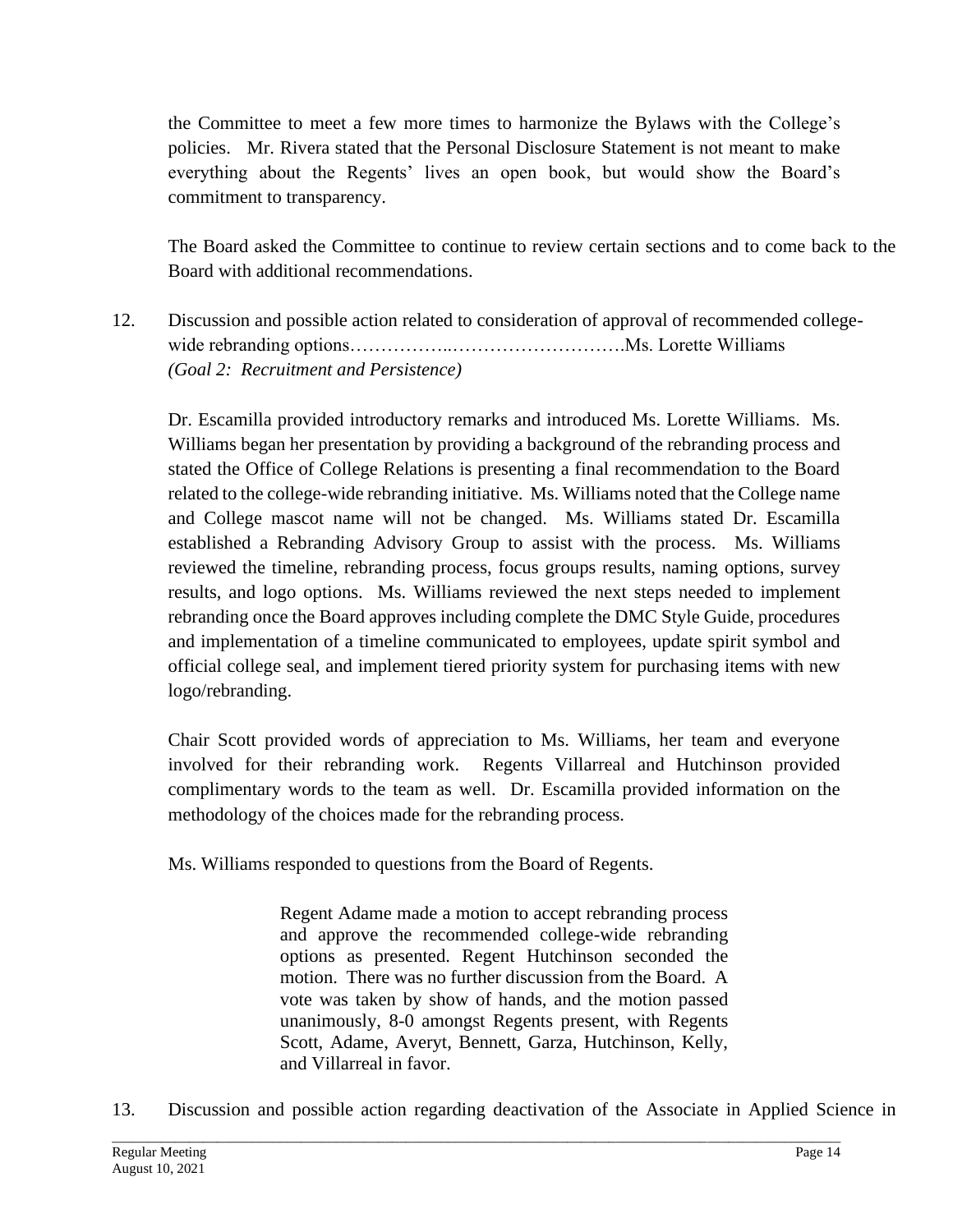Electrical Transmission and Distribution Systems Technology…...........…....Dr. Jonda Halcomb *(Goal 5: Workforce Development, Community Partnerships, and Advocacy)*

Dr. Jonda Halcomb stated that the College constantly analyzes their programs through the Program Review Process, Advisory Committees, and Departmental Self-Analyses. Dr. Halcomb stated the Department of Computer Science engineering and Advanced Technology analyzed their program. The deactivation proposal was presented to the Curriculum Committee in February of 2021 and was passed unanimously.

The Program had six declared majors in 2020-2021 year and zero graduates since the program started in Fall 2019. The faculty, Chair and Dean recommended the termination of the program and creation of a new Advanced Technical Certificate (ATC) ETDST to be offered under the Instrumentation Program. Deactivation of this Program does not affect the faculty teaching load within the Computer Science Department.

Dr. Halcomb reviewed the next steps needed: notification to SACSCOC and THECB; references to the AAS degree will be deleted in all DMC publications; and students will migrate to the Instrumentation Program and upon completion students may continue to the Advanced Technical Certificate (ATC). Dr. Halcomb advised that Dean Davis Merrell was present to respond to questions.

Dr. Halcomb responded to questions from the Board of Regents.

Regent Kelly made a motion to approve the recommended deactivation of the Associate in Applied Science in Electrical Transmission and Distribution Systems Technology with the understanding that the students will be migrated to a more relevant program. Regent Garza seconded the motion. There was no further discussion from the Board. A vote was taken by show of hands, and the motion passed unanimously, 8-0 amongst Regents present, with Regents Scott, Adame, Averyt, Bennett, Garza, Hutchinson, Kelly, and Villarreal in favor.

14. Discussion and possible action related to AG/CM Inc. contract modification …………………………………………………………………………….Mr. John Strybos *(Goal 4: Learning Environments)*

Dr. Escamilla provided introductory remarks regarding South Campus sufficient staffing before introducing Mr. Strybos. Mr. Strybos began his presentation reviewing construction abbreviations, construction definitions and reviewed the reasons for using a construction management firm. After reviewing the 2014 and 2016 Bond Programs, Mr. Strybos provided construction management fee background and CMAA construction management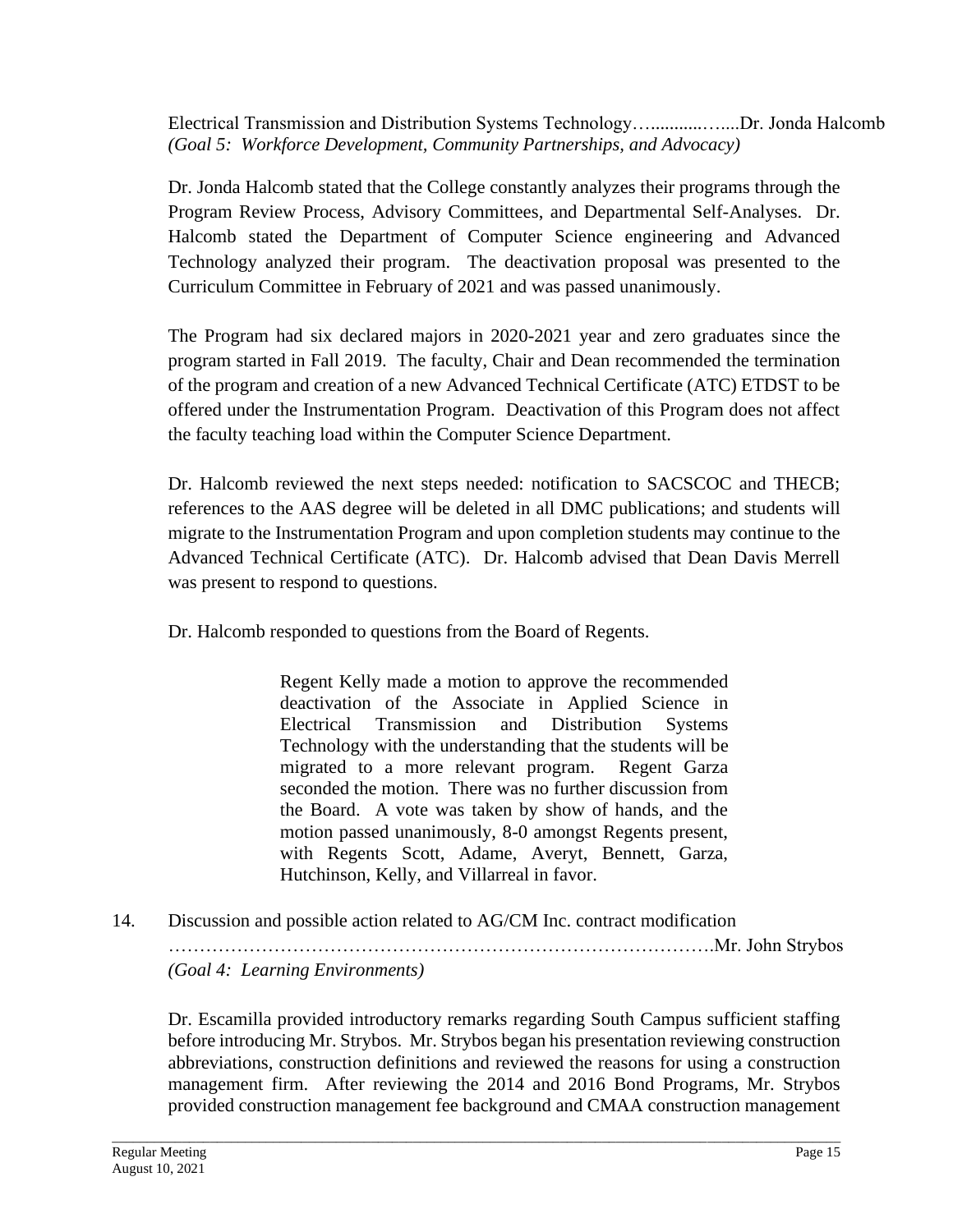compensation methods. Mr. Strybos provided a review of the College's solicitation RFQ 2015-14 and how AG/CM Inc. was selected and provided information regarding all of AG/CM's projects from the 2014 and 2016 Bonds.

Mr. Strybos provided the Board of Regents with a review of all AG/CM's contract status and a detailed review of the South Campus Project and completion critical activities status. Mr. Strybos provided information regarding the next steps needed to continue to move forward including an increase to AG/CM's contract by \$400,000.00 and extend the contract date through August 31, 2022.

Dr. Escamilla and Mr. Strybos responded to questions from the Board of Regents.

Regent Adame made a motion to approve Contract Amendment No. 3 to increase AG/CM Inc.'s contract by \$400,000.00 from funding source unallocated interest from 2016 Bond. Regent Averyt seconded the motion. There was no further discussion from the Board. A vote was taken by show of hands, and the motion passed unanimously, 8-0 amongst Regents present, with Regents Scott, Adame, Averyt, Bennett, Garza, Hutchinson, Kelly, and Villarreal in favor.

15. Discussion and possible action regarding 2016 South Campus Construction Project Change Orders………………………….........…………………………….……………..Mr. John Strybos *(Goal 4: Learning Environments and Goal 6: Financial Effectiveness and Affordability)*

Mr. Strybos provided information regarding the proposed Change Order in the amount of \$622,186.00 to address changes in the scope of work resulting from 1) architect's Supplemental Information; 2) Request for Information responses issued by architect; 3) Bulletin issued by architect; and 4) unforeseen sight conditions. Mr. Strybos is requesting approval regarding the 2016 South Campus Construction Project Change Orders. Mr. Strybos provided information regarding largest amount for the Culinary Arts Building kitchen equipment which was requested by College faculty.

Dr. Escamilla responded to questions from the Board of Regents.

Regent Garza made a motion to approve Change Order No. 4 in the amount of \$622,186.00 to be funded from bond interest income. Regent Villarreal seconded the motion. There was no further discussion from the Board. A vote was taken by show of hands, and the motion passed unanimously, 8-0 amongst Regents present, with Regents Scott, Adame, Averyt, Bennett, Garza, Hutchinson, Kelly, and Villarreal in favor.